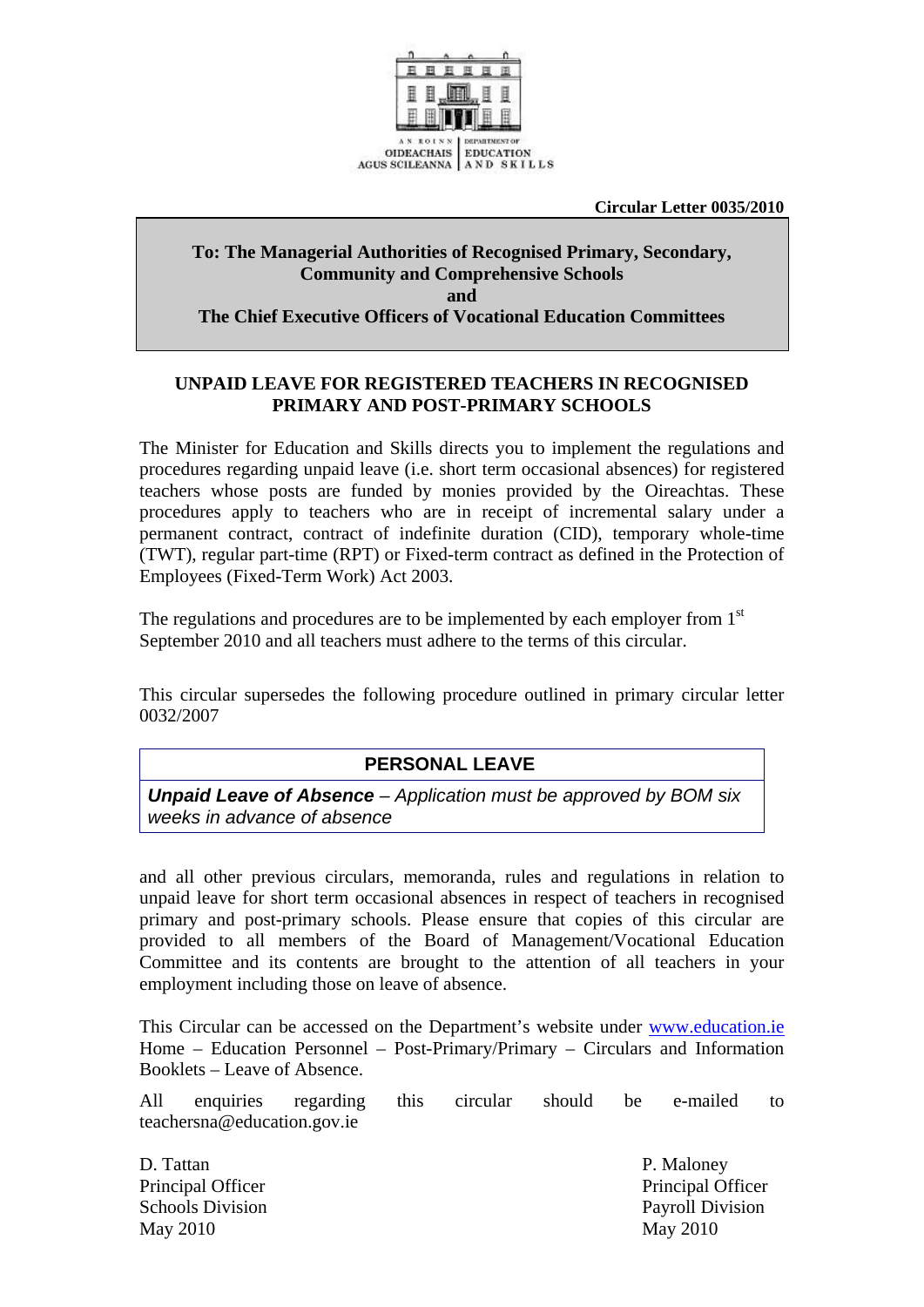# **UNPAID LEAVE FOR REGISTERED TEACHERS**

### **1 Definitions**

For the purposes of this circular the following terms shall have the meanings assigned to them here unless the context indicates otherwise:

**The Department** – means the Department of Education and Skills.

**Employer –** means a Vocational Education Committee (VEC) for vocational schools/community colleges and a Board of Management/Manager in the case of primary, voluntary secondary, community and comprehensive schools. The Vocational Education Committee or Board of Management/Manager may delegate responsibility for matters set out in this circular to the Principal of the school.

**Teacher** – means a person registered with the Teaching Council.

**On Line Claims System (OLCS)** – means the system currently operating in primary, voluntary secondary, community and comprehensive schools.

**School Year** – as defined by the Minister for Education and Skills from time to time, currently  $1<sup>st</sup>$  September to the following  $31<sup>st</sup>$  August.

### **2 School Policy**

- 2.1 Each employer shall develop and maintain as part of an overall policy on teacher absences, a policy statement specific to the needs of the school authority, in relation to the approval of unpaid leave.
- 2.2 In drawing up this policy, the welfare and educational needs of the pupils shall take precedence over all other considerations and absences should be kept to a minimum to avoid disruption to the teaching duties and to guarantee continuity for all pupils being catered for including ensuring the services of a suitably qualified registered replacement teacher is available to take up duty if required.
- 2.3 Unpaid leave must only be considered in the most exceptional circumstances, where the employer is satisfied that there is a compelling obligation involving absence from duty. Absences under this heading must not be used to substitute other forms of leave, statutory or otherwise and must not be of a recurring nature.

## **3 Duration of Unpaid Leave**

3.1 The maximum amount of unpaid leave which may be taken is 10 school days in a school year. Substitution will be paid by the Department.